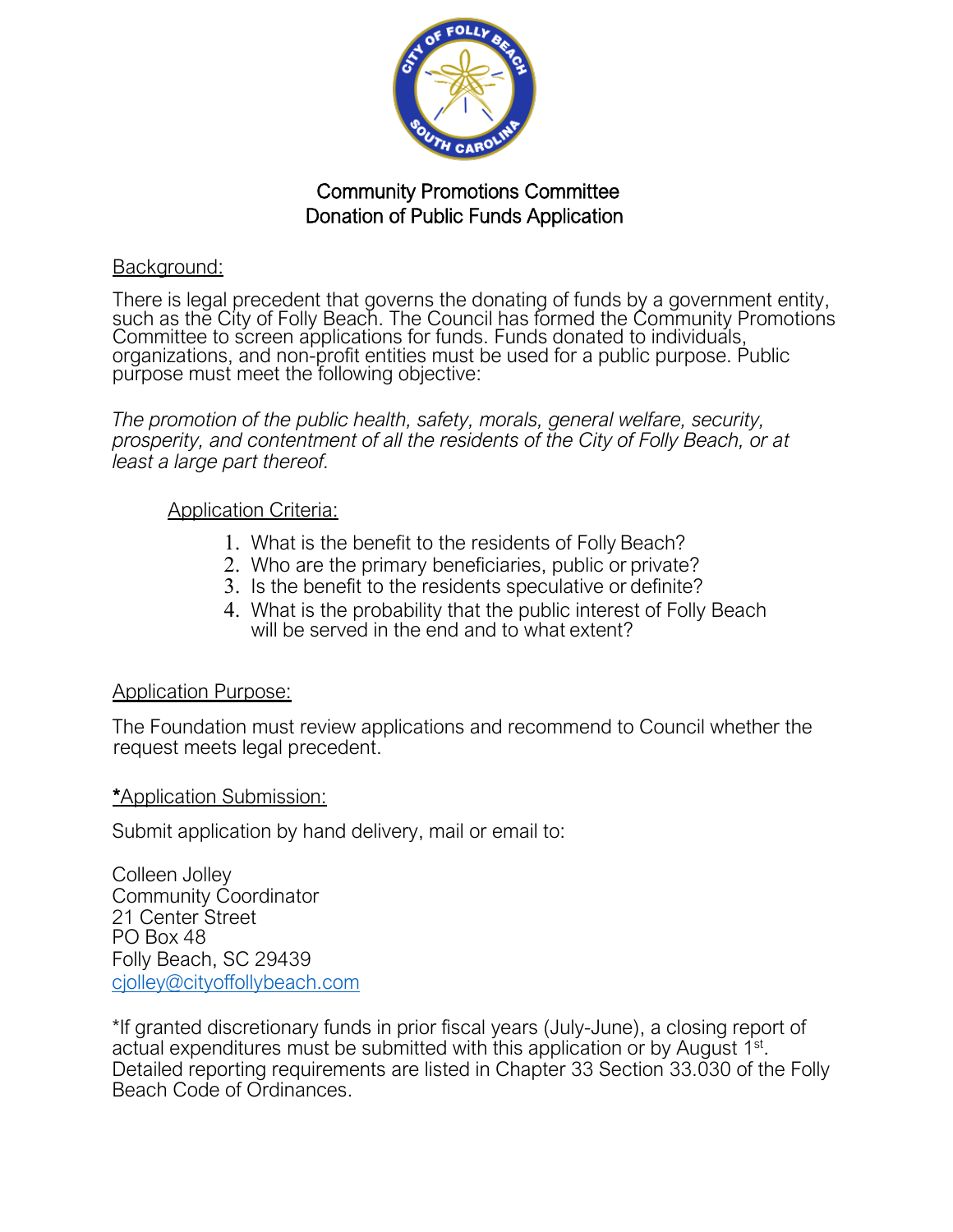

| Status of Organization: Profit_____ Non Profit_____                                                                                                                                        |
|--------------------------------------------------------------------------------------------------------------------------------------------------------------------------------------------|
|                                                                                                                                                                                            |
| Telephone Number:___________________Email address: _____________________________                                                                                                           |
|                                                                                                                                                                                            |
| Fund Request Amount: \$                                                                                                                                                                    |
| Please state purpose for the fund request and how it meets the legal<br>precedent stated in Application Criteria section on page 1.                                                        |
| <u> 1989 - Johann Stoff, deutscher Stoffen und der Stoffen und der Stoffen und der Stoffen und der Stoffen und de</u>                                                                      |
| 2.                                                                                                                                                                                         |
| <u> 1989 - Johann Stoff, deutscher Stoffen und der Stoffen und der Stoffen und der Stoffen und der Stoffen und de</u><br>3.<br><u> 1989 - Johann Stoff, amerikansk politiker (d. 1989)</u> |
| 4.<br>,我们也不会有什么。""我们的人,我们也不会有什么?""我们的人,我们也不会有什么?""我们的人,我们也不会有什么?""我们的人,我们也不会有什么?""我们的人                                                                                                     |
| <u><b>Application Special Conditions:</b></u><br>Does this application require any special waivers that would affect Public Safety,                                                        |
| Are variances by City Council needed, such as street closings or the permission of                                                                                                         |
| Applicant Signature: _________________________________                                                                                                                                     |
|                                                                                                                                                                                            |
|                                                                                                                                                                                            |